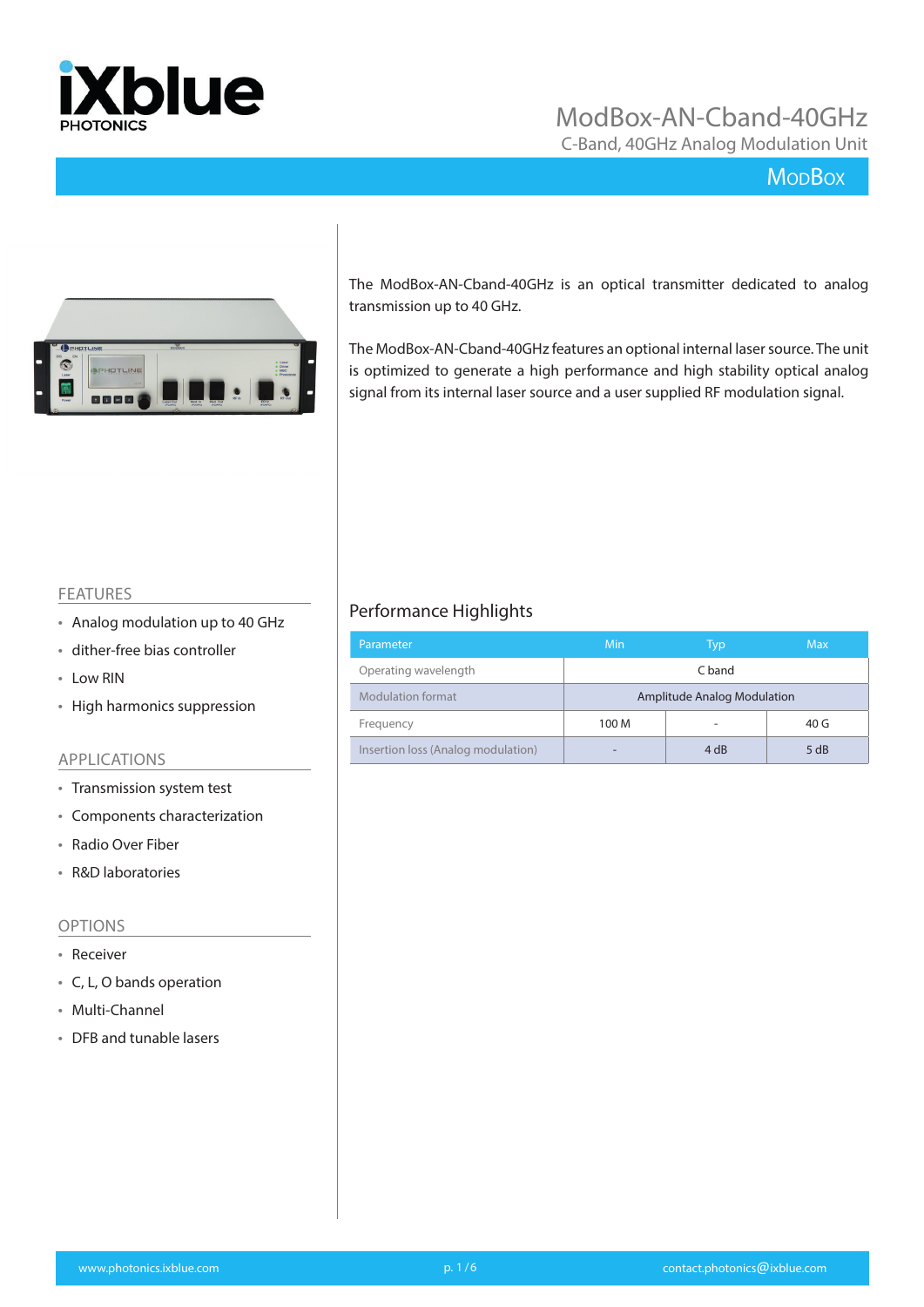

C-Band, 40GHz Analog Modulation Unit

## **MopBox**

#### Functional Block Diagram



#### The ModBox-AN-Cband-40GHz features:

• a C-band, 100 mW optical source including a low RIN DFB laser, its low noise current driver and temperature controller. A laser output port is available on the front panel of the unit. An optical PM patchcord is supplied.

• a modulation stage optimized for analog modulation. This stage is build around a high bandwidth, chirpfree, analog intensity modulator and a high bandwidth linear RF amplifier. The modulator is characterized by its high harmonic suppresssion and flat bandwidth curve, the amplifier by flat group delay and gain curves with reduced ripple all over the bandwith. A dither-free automatic bias controller allows to lock the modultor operating point in quadrature so as to operate it in the linear part of its transfer function and to guarantee highly stable performance.

The ModBox-AN-Cband-40GHz is controlled from the front panel thanks to the Smart interface with a simple rotary knob and keypad. The Smart manual interface allows for bias control circuit, drivers gain and laser current settings. It comes also with a simple GUI solution, Windows based and implemented through the USB interface of the user PC.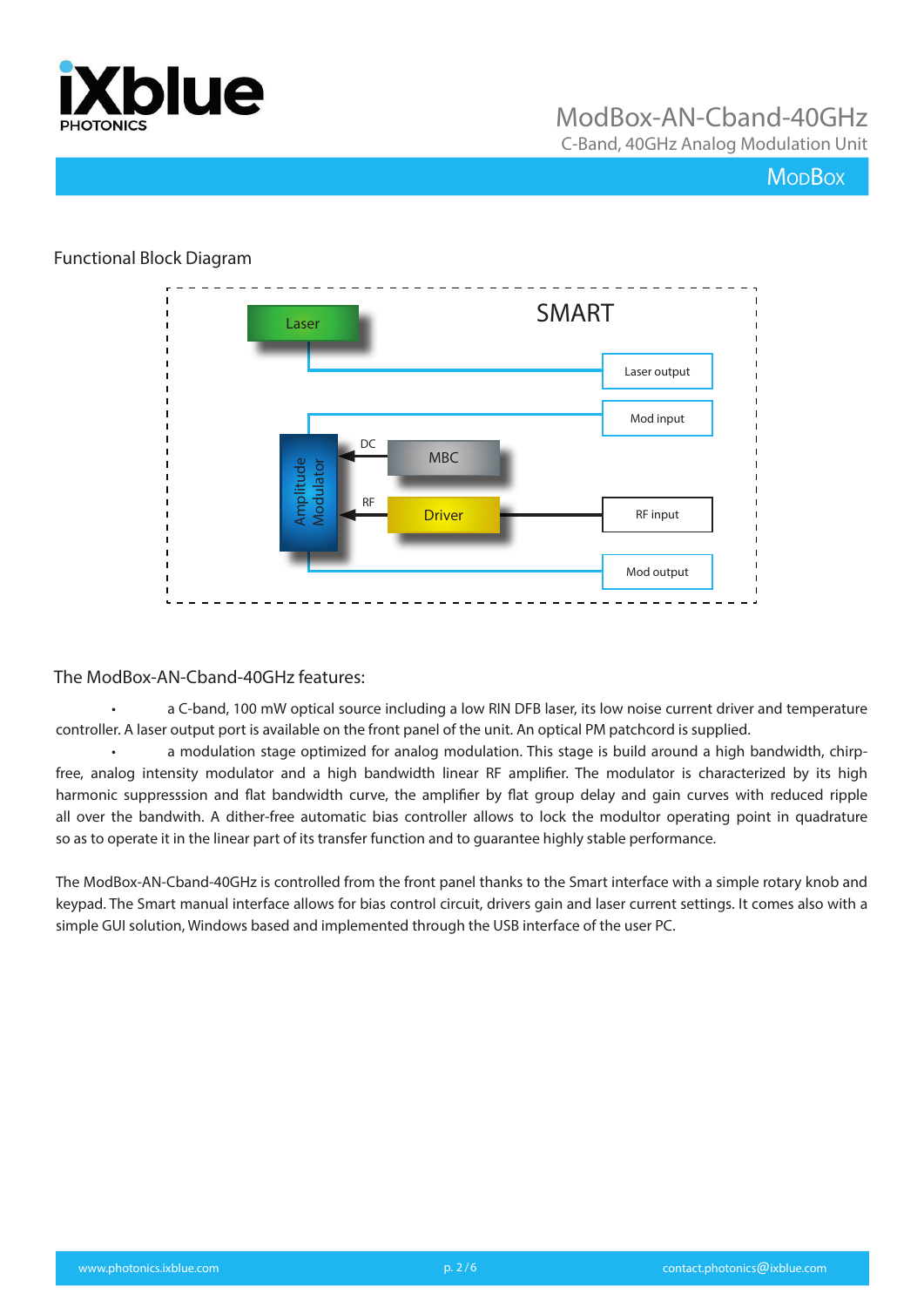

C-Band, 40GHz Analog Modulation Unit

## **MoDBox**

The ModBox integrates a laser. The ModBox Smart Interface allows the user to control laser power and wavelength.

#### C-Band DFB Laser Specifications

| Parameter                       | Symbol                   | Condition                | <b>Min</b>               | Typ                      | <b>Max</b>               | Unit       |
|---------------------------------|--------------------------|--------------------------|--------------------------|--------------------------|--------------------------|------------|
| Wavelength                      | λ                        | By default               |                          |                          | 1550.12 nm - ITU CH 34 * |            |
| Laser type                      | ۰                        | $\overline{\phantom{a}}$ |                          | <b>DFB</b>               |                          |            |
| Optical output power            | $\overline{\phantom{a}}$ | <b>CW</b>                | $\overline{\phantom{a}}$ | $\overline{\phantom{a}}$ | 100                      | mW         |
| Spectrum linewidth              | $\Delta\lambda$          | <b>FWHM</b>              | $\overline{a}$           | -                        | $\mathbf{1}$             | <b>MHz</b> |
| Optical return loss             | <b>ORL</b>               | $\overline{\phantom{0}}$ | 30                       | 35                       | ٠                        | dB         |
| Side mode suppression ratio     | <b>SMSR</b>              | $\overline{\phantom{a}}$ | 30                       |                          | $\overline{\phantom{0}}$ | dB         |
| Optical output power adjustment | <b>PCW</b>               | Smart                    | 0                        | $\overline{\phantom{a}}$ | 100                      | mW         |
| Wavelength laser tuning range   | -                        | Smart                    | $\overline{\phantom{a}}$ | 0.8                      | $\mathbf{I}$             | nm         |

\* Other ITU-Channel on request.

#### Input Optical Specifications User supplied, not a ModBox specification

| Parameter                                               | Symbol          | Condition                | <b>Min</b> | <b>Typ</b>               | <b>Max</b>            | Unit |
|---------------------------------------------------------|-----------------|--------------------------|------------|--------------------------|-----------------------|------|
| Modulators (Amplitude, Phase) Data Input Specifications |                 |                          |            |                          |                       |      |
| Source type                                             |                 | <b>CW</b>                |            |                          | DFB, tunable laser    |      |
| Wavelength                                              | $\Lambda$       | C, L bands               | 1527       | 1550                     | 1608                  | nm   |
| Input power                                             | $P_{\text{cw}}$ | <b>CW</b>                |            | $\overline{\phantom{0}}$ | 100                   | mW   |
| Polarization                                            | D               | $\overline{\phantom{a}}$ |            |                          | Linear and controlled |      |

#### Input Electrical Specifications User supplied, not a ModBox specification

| Parameter                    | Symbol             | Condition                     | Min                      | Typ          | <b>Max</b>               | Unit |
|------------------------------|--------------------|-------------------------------|--------------------------|--------------|--------------------------|------|
| Input electrical termination |                    | AC coupled                    |                          | Single ended |                          |      |
| Frequency and signal type    |                    | Amplitude Modulation - Analog | 100 M                    |              | 40 G                     | Hz   |
| Input signal amplitude       | $V_{\text{IN}}$    | <b>Amplitide Modulation</b>   | $\overline{\phantom{a}}$ | 200          | 250                      | mVpp |
| Impedance matching           | $L_{\text{IN-RF}}$ | $\overline{\phantom{a}}$      | $\overline{\phantom{a}}$ | 50           | $\overline{\phantom{a}}$ | Ω    |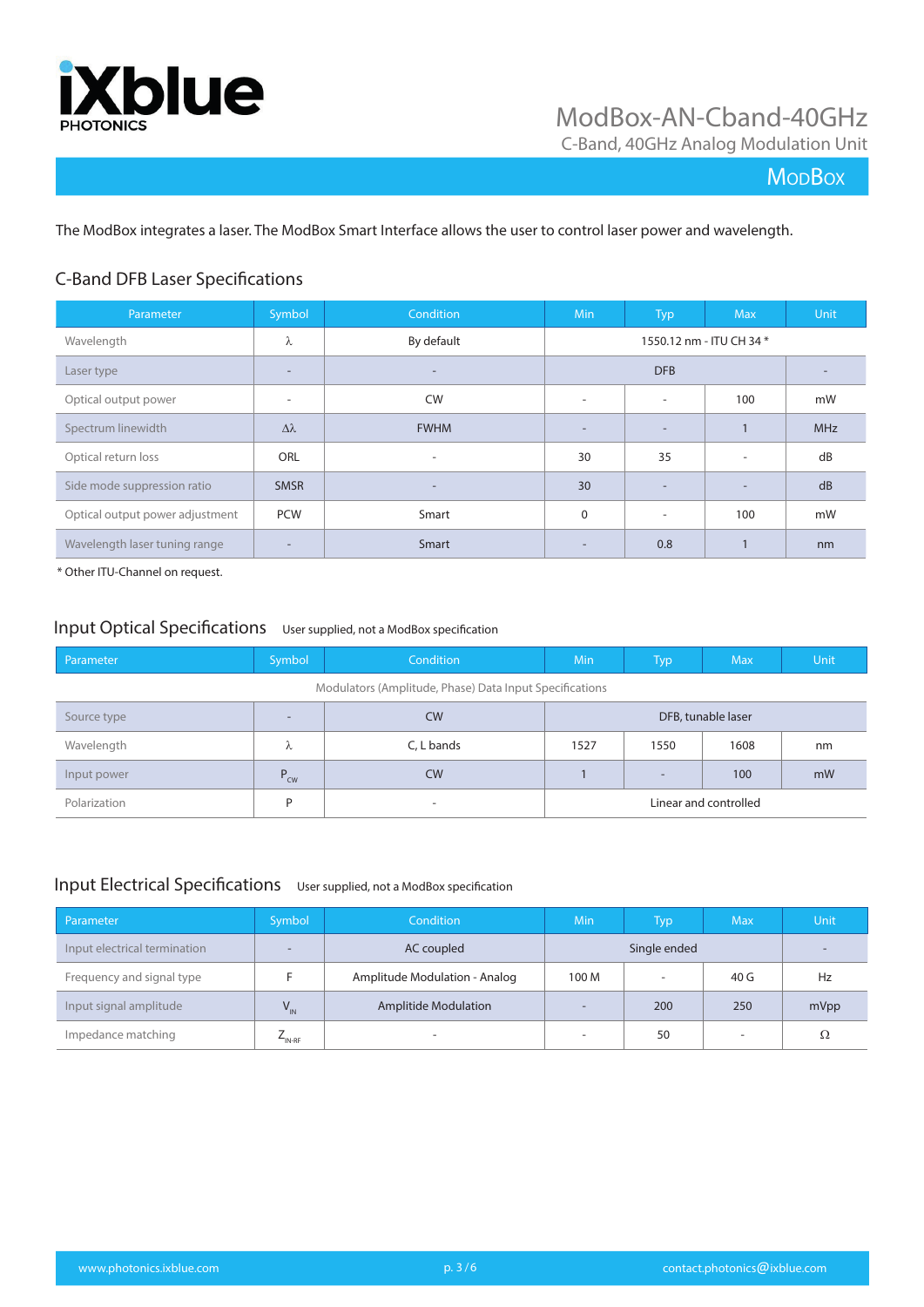

C-Band, 40GHz Analog Modulation Unit

## **MoDBox**

#### Input Optical Specifications User supplied, not a ModBox specification

| Parameter    | Symbol                   | Condition                                               | Min                | <b>Typ</b>               | <b>Max</b>            | Unit |
|--------------|--------------------------|---------------------------------------------------------|--------------------|--------------------------|-----------------------|------|
|              |                          | Modulators (Amplitude, Phase) Data Input Specifications |                    |                          |                       |      |
| Source type  | $\overline{\phantom{a}}$ | <b>CW</b>                                               | DFB, tunable laser |                          |                       |      |
| Wavelength   | ⋏                        | C, L bands                                              | 1527               | 1550                     | 1608                  | nm   |
| Input power  | $P_{\text{cw}}$          | <b>CW</b>                                               |                    | $\overline{\phantom{a}}$ | 100                   | mW   |
| Polarization | D                        | $\overline{\phantom{a}}$                                |                    |                          | Linear and controlled |      |

#### Input Electrical Specifications User supplied, not a ModBox specification

| Parameter                    | Symbol                   | Condition                     | <b>Min</b>               | Typ                      | <b>Max</b> | Unit |
|------------------------------|--------------------------|-------------------------------|--------------------------|--------------------------|------------|------|
| Input electrical termination | $\overline{\phantom{a}}$ | AC coupled                    |                          | Single ended             |            | -    |
| Frequency and signal type    |                          | Amplitude Modulation - Analog | 100 M                    | $\overline{\phantom{a}}$ | 40 G       | Hz   |
| Input signal amplitude       | $V_{\text{IN}}$          | <b>Amplitide Modulation</b>   | $\sim$                   | 200                      | 250        | mVpp |
| Impedance matching           | $E_{\text{IN-RF}}$       | ۰                             | $\overline{\phantom{a}}$ | 50                       | -          | Ω    |

#### Output Specifications

| Parameter                                  | Symbol           | Condition                | <b>Min</b>                       | Typ            | <b>Max</b>               | <b>Unit</b> |
|--------------------------------------------|------------------|--------------------------|----------------------------------|----------------|--------------------------|-------------|
|                                            |                  | <b>Analog Modulation</b> |                                  |                |                          |             |
| Modulation bandwith                        | $\sim$           | $\overline{\phantom{a}}$ | 100 M                            | $\sim$         | 40 G                     | Hz          |
| Insertion loss                             | IL               | At maximum transmission  | $\overline{a}$                   | $\overline{4}$ | 5                        | dB          |
| Chirp                                      | $\alpha$         | ٠                        | $-0.1$                           | $\mathbf{0}$   | 0.1                      |             |
| Optical return loss                        | <b>ORL</b>       | $\overline{\phantom{a}}$ | $-45$                            | $-50$          | $\overline{\phantom{a}}$ | dB          |
| Electrical return loss                     | ERL              | $\overline{\phantom{a}}$ | $\overline{\phantom{a}}$         | $-12$          | $-10$                    | dB          |
| Static extinction ratio                    | ER               | @1550nm                  | 20                               | 25             |                          | dB          |
| Input third order intercept                | IIP <sub>3</sub> | Electrical               | $\overline{\phantom{a}}$         | $-1$           | ٠                        | dBm         |
| 2 <sup>nd</sup> harmonic suppression ratio | $H_1$ - $H_2$    | By design                |                                  | $-60$          |                          | dB          |
| RF gain adjustment                         | DG               | Smart                    | $\overline{\phantom{a}}$         | 3              | $\overline{\phantom{a}}$ | dB          |
| <b>Bias Control</b>                        | <b>MBC</b>       | Smart                    | Dither-less - Automatic / Manual |                |                          |             |

#### Absolute Maximum Ratings

Stresses in excess of the absolute maximum ratings can cause permanent damage to the device. These are absolute stress ratings only. Functional operation of the device is not implied at these or any other conditions in excess of those given in the operational sections of the data sheet. Exposure to absolute maximum ratings for extended periods can adversely affect device reliability.

| Parameter           | Symbol          | <b>Min</b>               | Max | Unit |
|---------------------|-----------------|--------------------------|-----|------|
| RF input power      | FD<br>ч<br>∵ in | $\overline{\phantom{0}}$ |     | dBm  |
| Optical input power | $OP_{in}$       | $\overline{\phantom{0}}$ | 20  | dBm  |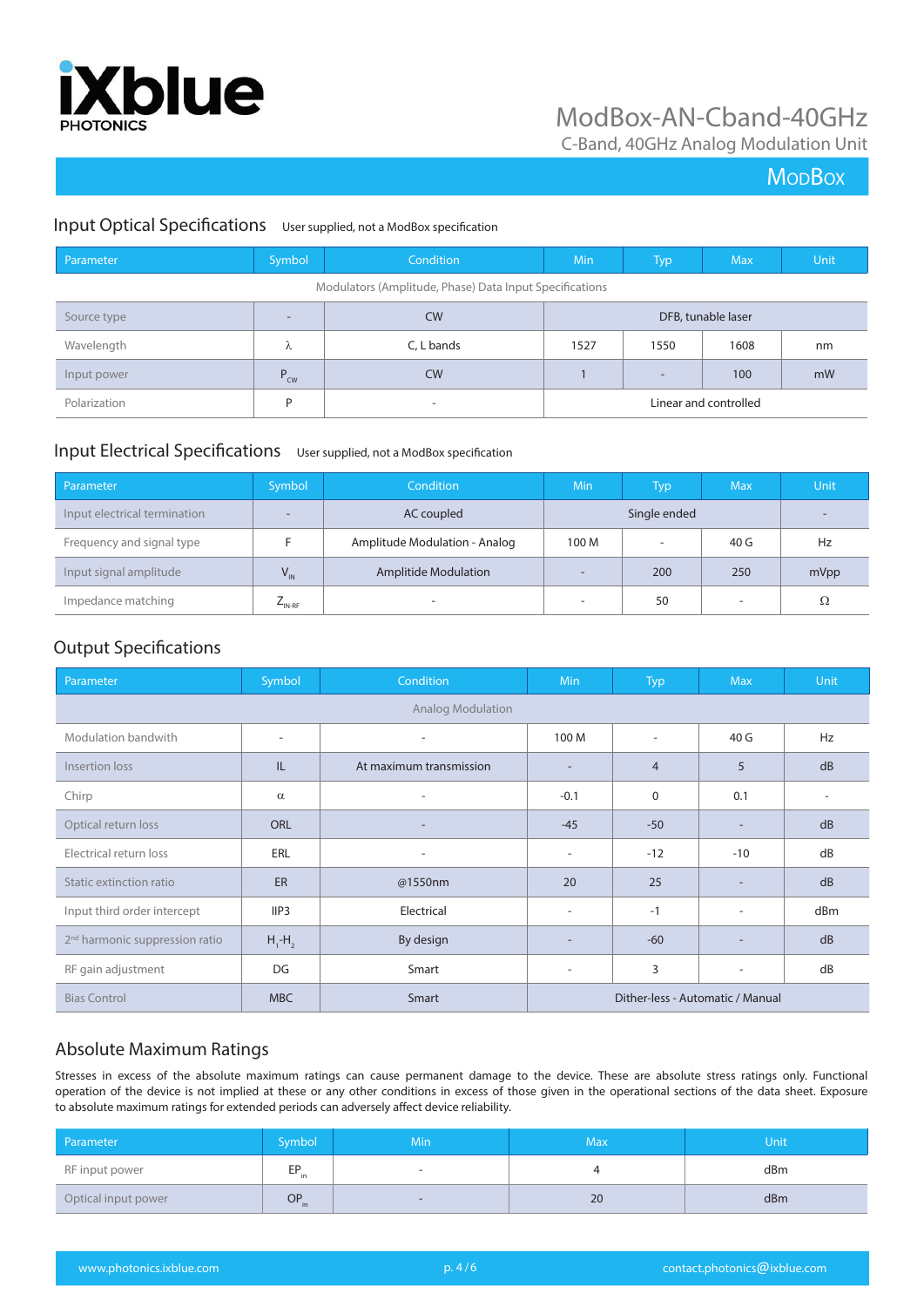

C-Band, 40GHz Analog Modulation Unit

## **MoDBox**

## Optional C-Band DFB Laser Specifications

| Parameter                       | Symbol                   | Condition                    | <b>Min</b>               | <b>Typ</b>               | <b>Max</b> | <b>Unit</b>              |
|---------------------------------|--------------------------|------------------------------|--------------------------|--------------------------|------------|--------------------------|
| Wavelength                      | λ                        | Other wavelength on request  |                          | 1550.12 nm - ITU CH 34 * |            | $\overline{\phantom{a}}$ |
| Laser type                      | $\overline{\phantom{0}}$ |                              |                          | <b>DFB</b>               |            |                          |
| Optical output power            | ٠                        | <b>CW</b>                    | $\overline{\phantom{a}}$ | $40*$                    |            | mW                       |
| Spectrum linewidth              | $\Delta \lambda$         | <b>FWHM</b>                  | $\overline{\phantom{a}}$ |                          |            | <b>MHz</b>               |
| Optical return loss             | <b>ORL</b>               | $\overline{\phantom{a}}$     | 30                       | 35                       | ٠          | dB                       |
| Side mode suppression ratio     | <b>SMSR</b>              | $\overline{\phantom{a}}$     | 30                       |                          |            | dB                       |
| Optical output power adjustment | <b>PCW</b>               | Front & back panels with GUI | 20                       |                          | 40         | mW                       |
| Wavelength laser tuning range   | $\overline{\phantom{a}}$ | Back panel with GUI          | $\overline{\phantom{0}}$ | 0.8                      |            | nm                       |

\* Other ITU-Channel and power laser up to 100 mW on request.

#### Optional C-Band & L-Band Tunable Laser Specifications

| Parameter                       | Symbol       | <b>Condition</b>           | Min                      | Typ                      | <b>Max</b> | <b>Unit</b> |
|---------------------------------|--------------|----------------------------|--------------------------|--------------------------|------------|-------------|
| Optical wavelength range        | I C-band     | C-band version             | 1527.60                  | ۰.                       | 1565.50    | nm          |
| Optical wavelength range        | I L-band     | L-band version             | 1570.01                  |                          | 1608.76    | nm          |
| Optical output power            | <b>PCW</b>   | <b>CW</b>                  | 5                        |                          | 35         | mW          |
| Frequency fine tune resolution  | <b>FTF</b>   |                            | $\overline{\phantom{a}}$ |                          |            | <b>MHz</b>  |
| Optical output power accuracy   | PCW-acc      | $\overline{\phantom{a}}$   | $-1$                     | $\overline{\phantom{a}}$ | 1          | dB          |
| Wavelength accuracy             | <b>Dlacc</b> |                            | $-1.5$                   |                          | 1.5        | GHz         |
| Spectrum linewidth              | DI           | FWHM @-3 dB, instantaneous | $\overline{\phantom{a}}$ |                          | 100        | kHz         |
| Side Mode Suppression Ratio     | <b>SMSR</b>  |                            | 40                       | 55                       |            | dB          |
|                                 | RIN7         | For 7 dBm output power     | $\overline{\phantom{a}}$ | $\overline{\phantom{a}}$ | $-140$     | dB/Hz       |
| <b>RIN</b>                      | <b>RIN13</b> | For 13 dBm output power    | $\overline{\phantom{a}}$ | $\overline{\phantom{a}}$ | $-145$     |             |
| Optical output power adjustment | <b>DPCW</b>  | Back panel with GUI        | 5                        |                          | 35         | mW          |

## Optional Photodetector Specifications

| Parameter                     | Symbol <sup>'</sup>      | Condition                | <b>Min</b>               | Typ                      | <b>Max</b>               | Unit   |
|-------------------------------|--------------------------|--------------------------|--------------------------|--------------------------|--------------------------|--------|
| Photodetector type            | $\overline{\phantom{a}}$ |                          |                          | <b>APD</b>               |                          |        |
| Operating wavelength range    | $\lambda$                | $\overline{\phantom{0}}$ | 1480                     |                          | 1620                     | nm     |
| Operating optical input range | Popt                     | ٠                        | $-20$                    | $\overline{\phantom{a}}$ | 13                       | dBm    |
| 3dB cut-off frequency         | $F_{\text{3dB}}$         | $\overline{\phantom{0}}$ | 33                       | 40                       |                          | GHz    |
| Optical return loss           | <b>ORL</b>               | ٠                        | 27                       |                          | $\overline{\phantom{a}}$ | dB     |
| Photodiode DC responsivity    | $\mathsf{R}$             | Optimum polarisation     | 0.5                      | 0.65                     | $\overline{\phantom{a}}$ | A/W    |
| Maximum optical input power   | Popt                     | Average                  | $\overline{\phantom{a}}$ | $\overline{\phantom{a}}$ | 16                       | dBm    |
| Maximum output peak voltage   | VPeak                    |                          | $\overline{\phantom{0}}$ |                          | 1.5                      | $\vee$ |